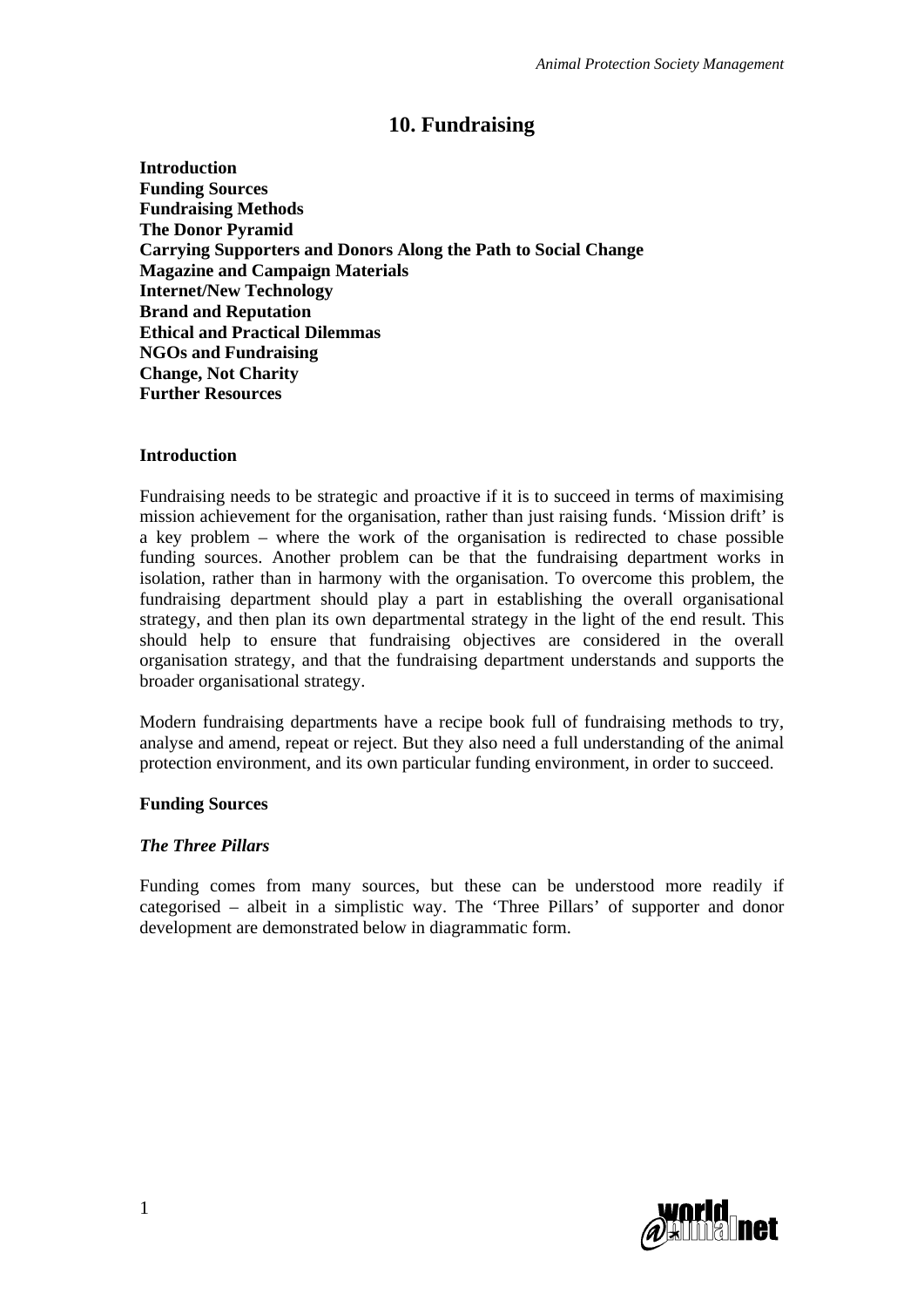

The first pillar is *participative fundraising*. Key skills needed for this are: organising people and events.

The second pillar is *mass fundraising*. Key skills needed for this are: communication and information management.

The third pillar is *institutional fundraising*. Key skills needed for this are: lobbying, networking and negotiation.

These build upon the foundations of the public's perception of need and the reputation of the organisation. So, people will give if they understand (and more importantly feel) the case of need, and feel that the organisation is the best for the job. This indicates the need for public education, plus concerted action to develop the organisation's reputation (and brand).

### **Fundraising Methods**

There are a variety of fundraising methods, as can be seen in the items described in the three pillars above – and many more contained in the further information resources.

There is no right answer as to which methods will work best for any given country, culture or situation. Every effective fundraising department has a ritual 'test it and see' policy. So each time a fundraising method is used, it is tried, analysed and then amended, repeated or rejected. This is done each and every time, as the market changes (some methods become 'saturated', whilst others gain in popularity).

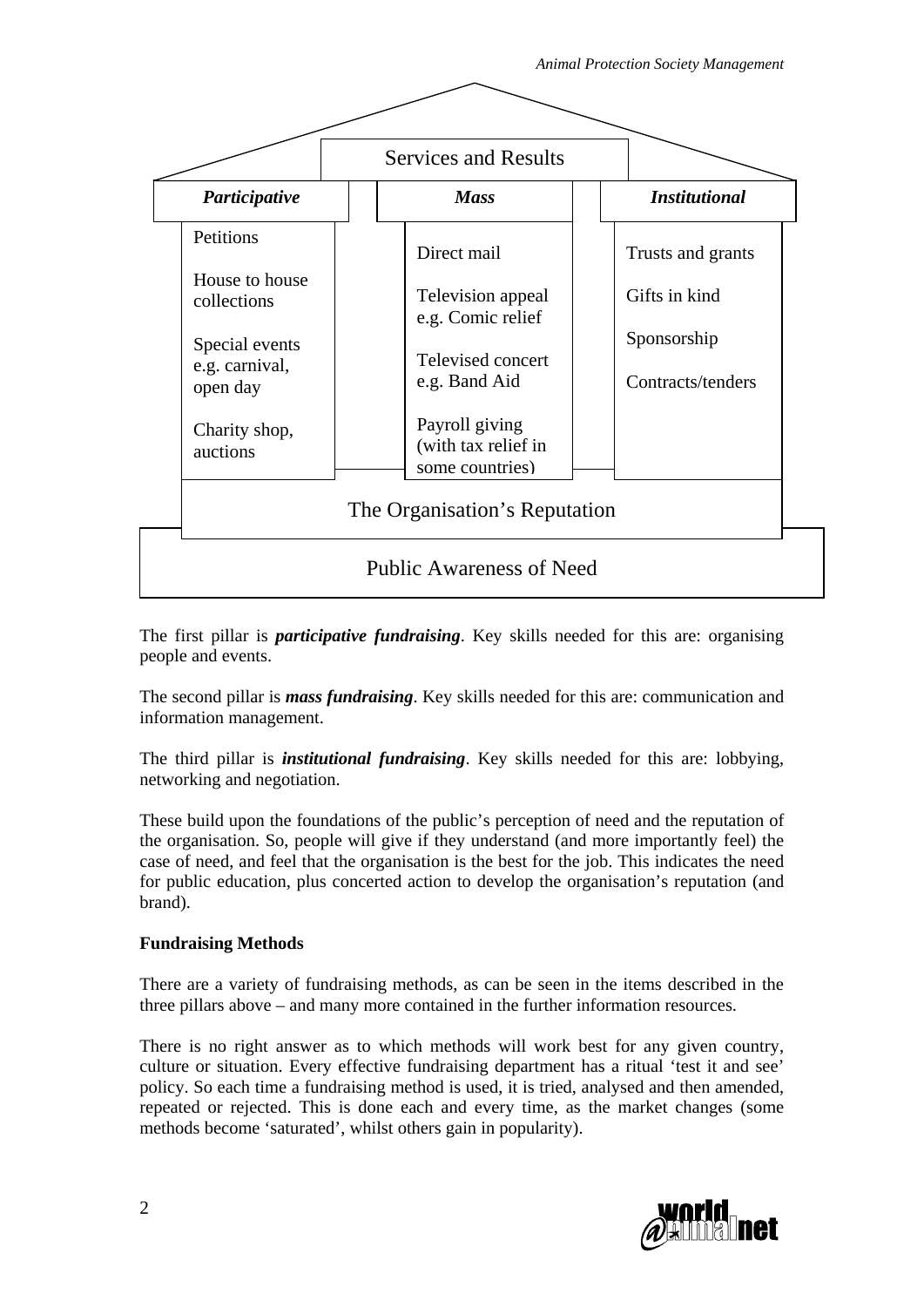In general, it is best not to rely on a single source – or even just a couple of sources – of income. In fundraising as with investments, a broad portfolio spreads risk Legacies and Trusts and Grants, for example, are not regular and reliable forms of income. Legacies are, by nature, sporadic. Foundations (Trusts & Grants) usually only offer project-byproject funding. Funding from donors and supporters is core income, and time and effort should be placed into this source – always remembering to spread the risk by developing other methods at the same time.

Appeals to supporters are an important source of income. How – and for what – you appeal for funding will depend on who your supporters are, and what they most like about your work. You can assess this by way of questionnaires, and by getting to know your supporters personally. But whatever your supporters say when explaining their attitudes and responses, it should be borne in mind that the general role is that most people respond when they react emotionally to an appeal – and this usually involved identification with the suffering of an individual animals (eyeball to eyeball appeal), and knowing that they can give for a specific purpose that will help to take away the suffering. Although supporters may recognise the merits if an intellectual appeal (based on reasoning and practical approach), it is the emotional pull that works in practice. And the knowledge that their money will help in a specific way (this the way in which professional fundraisers always give indications of what particular levels of donation can buy e.g.

- $\geq$  £25 can buy feed for a hungry horse for a month
- $\geq$  £100 can buy a horse a new bridle to stop painful mouth sores
- $\geq$  £200 can rescue a horse and find it a new home

Most organisations avoid keeping donations for 'restricted funds' (i.e. where they are earmarked for a specific purpose only) whenever they can. This is because all of their work needs to be funded, and accounting for 'restricted finds' can be a logistical nightmare. Most organisations avoid this by wording their appeals in a way that indicates that donations are used for both the given purpose and, for example, their 'other work to save animals around the world'.

### **The Donor Pyramid**

The basic concept for donor development involves: -

- $\triangleright$  Turning enquirers into donors and subscribers.
- $\triangleright$  Enthusing donors into becoming regular committed donors.
- $\triangleright$  Enhancing levels of donations into 'big gifts'.
- $\triangleright$  Turning the donor into a legacy giver.

*This is shown in diagrammatic form below.* 

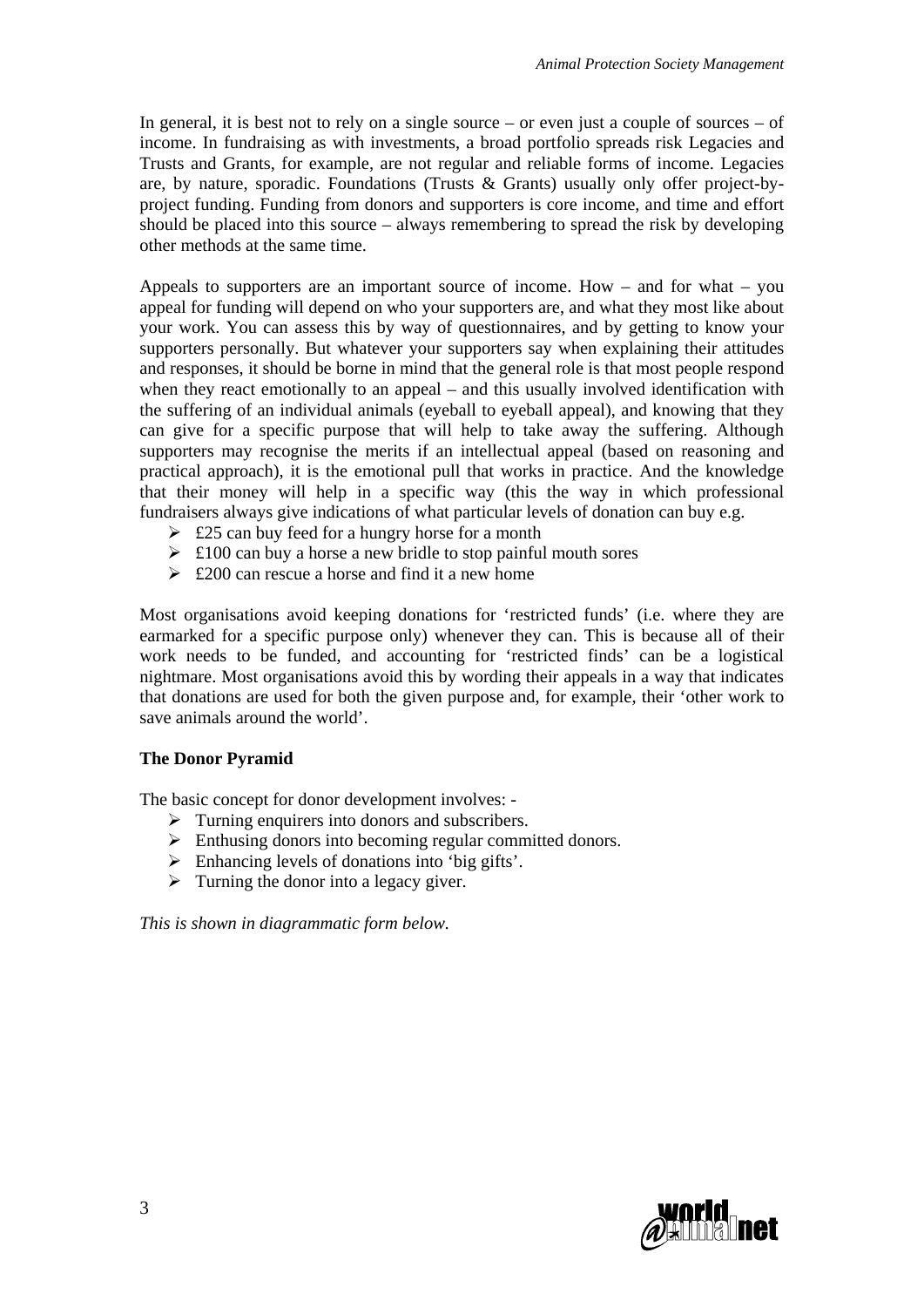

The objective is to move your donors as far up the pyramid as possible.

The below are useful principles to assist with this process: -

- $\triangleright$  Knowing your prospect
- $\triangleright$  Defining what you want
- $\triangleright$  Communicating your request
- $\triangleright$  Building the relationship

They also apply to other funding sources, such as Trusts and Grants.

*This is demonstrated diagrammatically below: -* 



Donor databases need to be 'segmented', to enable different approaches to be taken with different levels of donor. This enables the organisation to give special attention to their most valuable donors. According to the 'Pareto Principle', 80% of the organisation's income will come from the top 20% of donors.

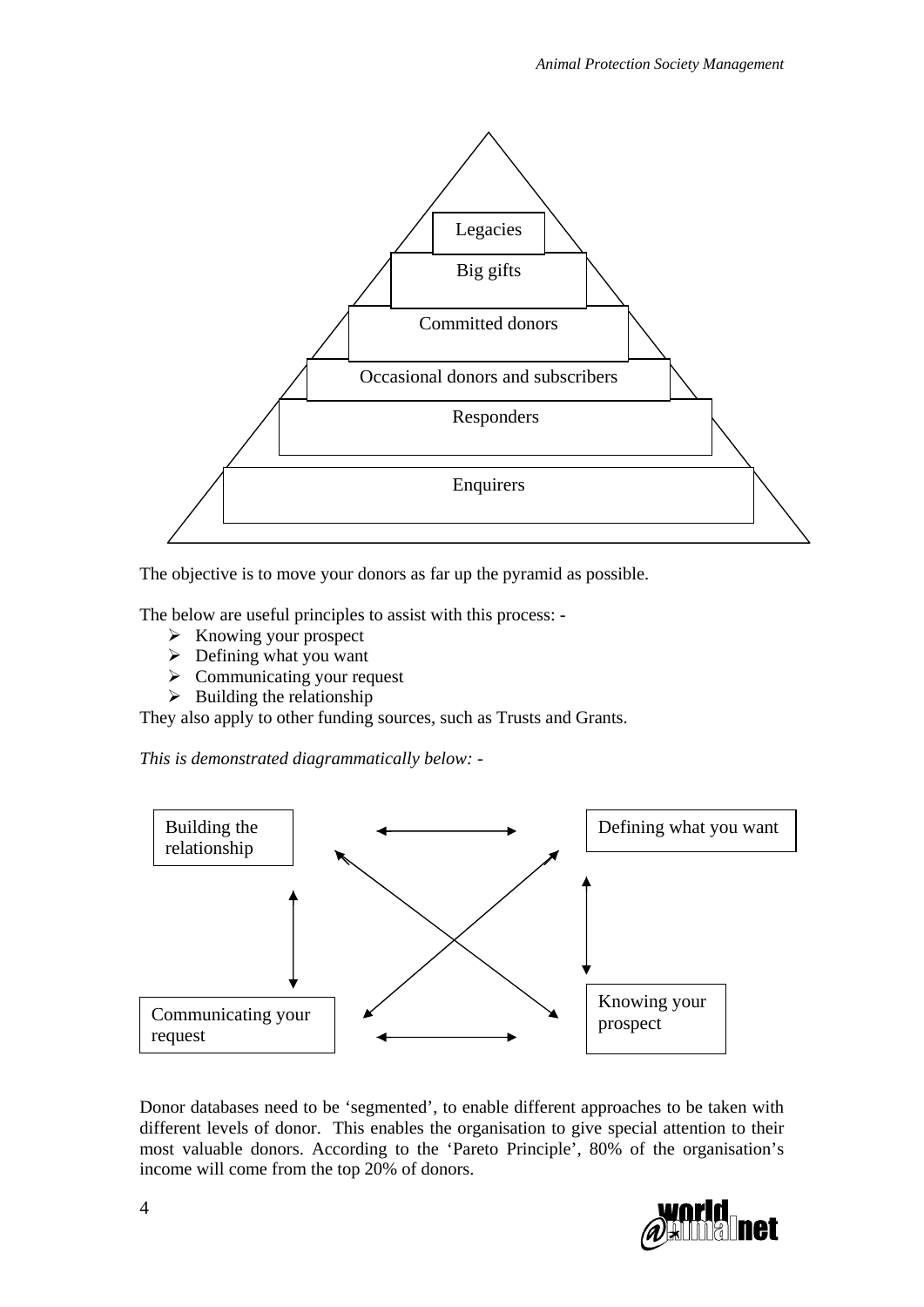## **Carrying Supporters and Donors Along the Path to Social Change**

Supporters and donors are important stakeholders of the organisation and, as such, should be consulted about the organisation's work. However, they are only one part of the wider stakeholder group. The organisation should take account of the views of supporters and donors, but not be driven by them.

The same applies to potential supporters and donors. Thus, whilst market research can be a valuable decision-making tool, it should not be allowed to dictate decisions. After all, the wider public are often more ill informed about the complex animal protection environment and problems, than many other stakeholders (in particular the organisation's professional staff). The 'big picture' is needed, as is awareness and understanding of both the organisation's mission and the wider movement's pressing need to create a social change programme.

A proactive programme to educate donors and supporters can really pay dividends – not only in terms of personal change, but also in terms of aligning these important stakeholders to the organisational mission and priorities. The majority are genuine supporters of the cause, and can be real assets of the society, and the investment is worthwhile in terms of bringing them along with the society as it charts its path to progress.

## **Magazine and Campaign Materials**

The organisation's magazines and campaign materials are a key 'shop window' of its fundraising efforts. These need to accurately reflect the organisation and its mission, and to build both the case of need, and the organisation's reputation. They should not neglect an opportunity to make an 'ask' for funds or support.

### **Internet/New Technology**

The Internet provides a novel method of fundraising, which requires new techniques and learning. Much can be found out by studying other Web Sites to see what approaches have been used. The organisation's Web Site is now the primary 'shop window' on your work, so it is worth an investment in time and effort to ensure that it looks good, and its content is effective.

### **Brand and Reputation**

Building a credible brand and reputation are essential to fundraising development. This means not only doing the work well, but also communicating this effectively to various audiences. This is the work of the operations sections of the organisation, as well as the fundraising team.

### **Ethical and Practical Dilemmas**

### *Funding and Corporations*

Problems can exist with corporate funding. If you examine Trust funds with corporate links, you often find a desire to give grants to the self-same causes that the business is destroying or harming in the course of its business activities. This may appear perverse at

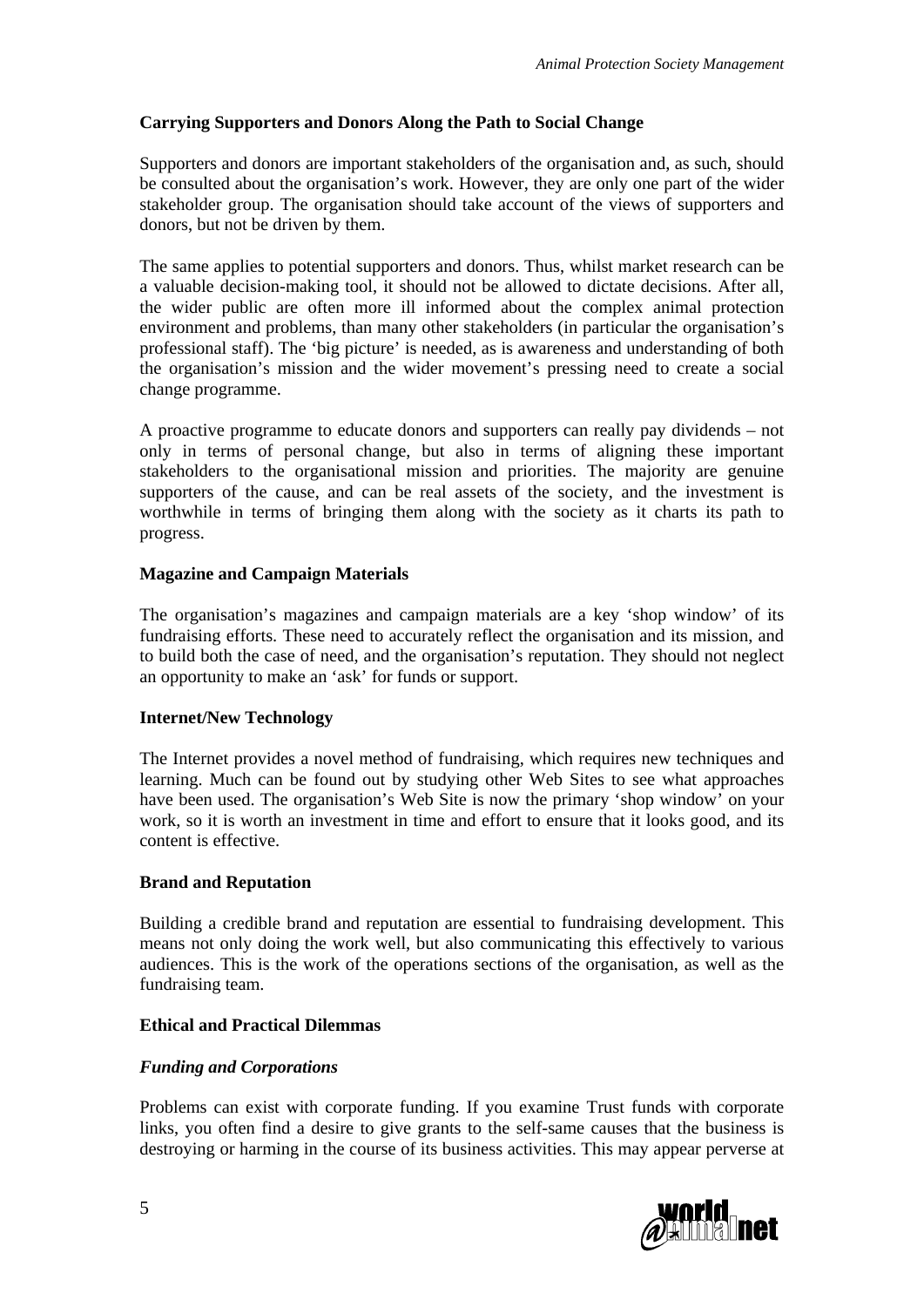face value, but it is, in fact, a simple case of 'damage limitation' (or 'positive PR') to rebuild the reputation and standing of the company.

Notable examples include the following: -

- $\triangleright$  The BP Foundation gives substantial grants towards a range of projects including renewable energy, environment and nature protection.
- $\triangleright$  Frame (The Fund for the Replacement of Animals in Medical Experiments) includes an array of corporate members, including many well known for their own animal testing programmes (pharmaceutical companies, cosmetic companies and household product manufacturers), see: <http://www.frame.org.uk/frameinfo/corpsupport.htm>
- $\triangleright$  Many zoos also have foundations, which help to fund research into environmental enrichment, as well as conservation and educational programmes.

With funding problems in the NGO sector, many begin to look towards corporate sector funding. However, NGOs are right to be wary of the obligations that come with corporate funding – and even the positive 'kudos' they are conferring on corporations.

#### *Funding and Ethics*

There is also a clear ethical dilemma attached to the acceptance of funding, particularly from the corporate sector. For example, should an antivivisection group accept corporate funding from a company that tests its products on animals? Clearly most would deem this to be unethical (taking money from the profits of animal use/abuse). However, many charities that search for alternatives to animal experiments obtain a high proportion of their funding from animal testing corporations – and indeed feel that such corporations should give a proportion of their profits towards the search for alternatives.

There are three main considerations: -

- $\triangleright$  Should the organisation accept 'dirty money'?
- $\triangleright$  Should the organisation permit the corporation to use its donation to enhance its reputation and positive image?
- $\triangleright$  Will the donation have an impact on the organisation's decision-making and neutrality?

#### *Funding and Competition*

As was pointed out in the chapter of the WAN Online Manual 'Forging a Movement – Collaboration and Alliances': -

'The competitive ethos also militates against genuine cooperation. In fact, competition is probably the most serious impediment to the creating of a strong and coherent movement for social change. This is partly a product of ego, but is also wrapped up in competition for supporters and funding: it is notable that the market is mostly saturated in areas that attract the most funding (i.e. disaster relief, wildlife and particularly attractive species such as bears, primates, whales and dolphins etc.). '

So competition for funding between animal protection societies could be a major impediment to the forging of a movement for social change that is a force to be reckoned with? But is there a solution to this? Is it possible to collaborate wholeheartedly on certain priority issues whilst competing shamelessly (and with duplication) on others?

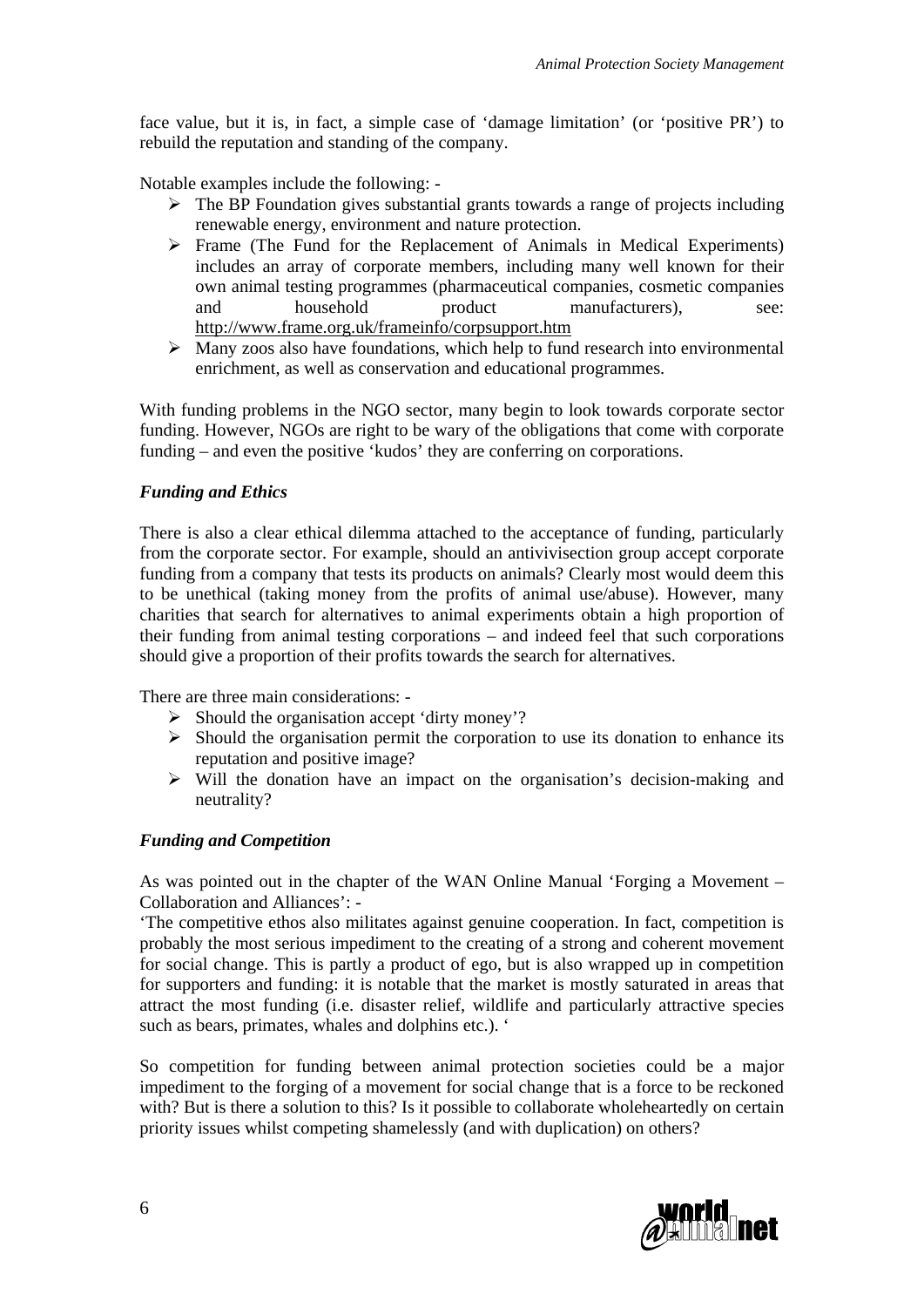The irony is that most funders themselves want the very cooperation that fundraising competition prevents! Supporters are often asking 'why do you not cooperate with [a named animal protection society] on your projects?' or 'why do you not join together with [a named animal protection society] on their campaign? Perhaps it is time for funders to demand cooperation, and to withhold funding from organisations that compete and duplicate?

## *Funding and Cooption*

There is a well-known saying that applies equally to NGO funding: 'He who pays the piper, calls the tune'. Funding can, and often is, used to influence NGOs. Funding promises, or threats to with draw funding, can be used to influence their programmes, to neutralise their message and pressure and to co-opt them into a quasi government role (particularly payments for service delivery work). Organisations need to be aware and guard against this, if they wish to retain their potency and independence.

## *Charity or Business?*

As in every area of an organisation's operations, a strategic approach to fundraising is not only desirable, but also necessary. Research and analysis are vital. The traditional fundraising methodology of evaluation and review are also essential. A proactive approach has been called for. So, yes – professional management – is the order of the day. But: the mission should always be first and foremost. It is, after all, the organisation's 'raison d'être'. Animal suffering is not just a product to be exposed and marketed. It is the very reason for the existence of animal protection organisations, and if will only be ended if this mission is followed with clear-mindedness, resolve and urgency. We cannot, and should not, allow ourselves to be distracted – because if we 'take our eyes off the ball' we will lose the game and the battle.

### **NGOs and Fundraising**

The not for profit sector is now worth over \$1 trillion globally. This is truly 'big business' in terms of fundraising opportunities. Yet, without serious reflection and awareness, the competitive business of animal protection society fundraising can lead to many pitfalls. The most notable are: mission drift through chasing perceived funding opportunities rather than chasing funds for projects designed to achieve mission; cooption and neutralising due to acceptance of funds from governments and animal use industries; and compromising of reputation and ethical beliefs due to ill-advised funding options. Continuing to use outdated formulas that worked in the past, rather than adapting to the future needs and aspirations of funders, is another prominent pitfall.

A SustainAbility report into NGOs of the  $21<sup>st</sup>$  century (2003) speaks of signs of a 'seismic shift' in the landscape across which NGOs operate. There is no longer such a thing as 'business as usual' in the NGO sector, unless failure is an option. In terms of impact upon fundraising, SustainAbility concluded that much of  $20<sup>th</sup>$  century funding of NGOs was fuelled by public anger or guilt, whereas  $21<sup>st</sup>$  century NGOs will have to persuade supporters that they are a good investment. They forecast growing interest in NGO priorities, strategies, accountability and business models. This means a quick media horror story will lose the power to attract donations, unless all the other building blocks are present too. The successful NGO will have to move from professional fundraiser and media attracter to professional and reliable business model with a social mission.

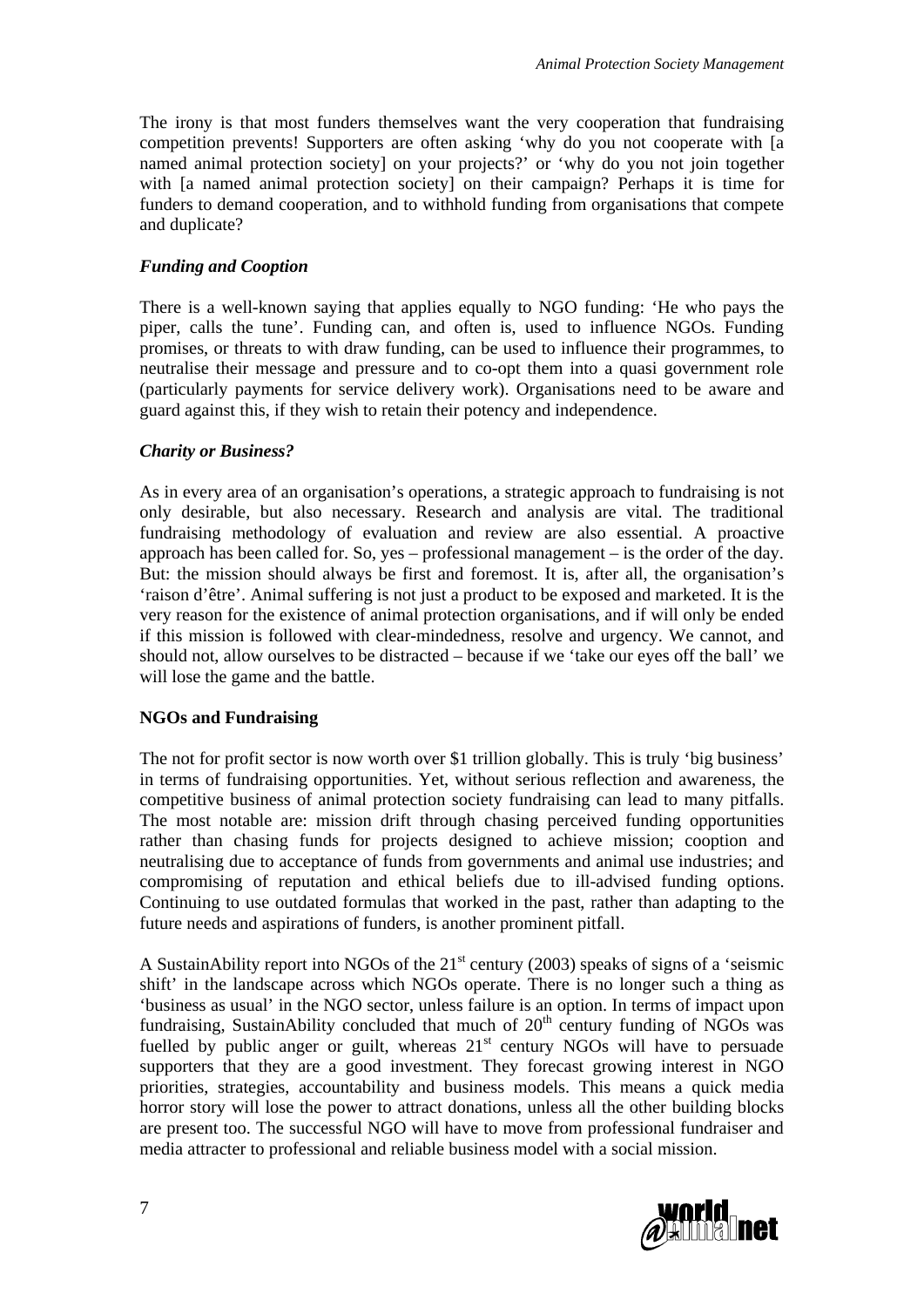### **Change, Not Charity**

Major funders of animal protection work, such as Trusts and Grants, have traditionally favoured service provision activities – which they tend to know as 'practical projects'. This is probably partly due to the more tangible, measurable and emotionally pleasing results gained from this type of work in the short-term. However, as these bodies – and individuals - become more familiar with the complex animal protection environment, this perception is changing. More Trusts and Grants are beginning to realise that the service provision work they are funding, day-after-day, year-after-year, is failing to change the situation for animals in a real and lasting way. The only way to do this is through tackling the 'root causes' of these enduring problems. This may be longer-term, but it is sustainable.

## **Further Resources**

 *Web Sites* 

*International Fundraising (including the Worldwide Fundraiser's Handbook)*  <http://www.dsc.org.uk/acatalog/International.html>

*DSC: The Fundraising Programme*  <http://www.dsc.org.uk/Training/TheFundraisingProgramme>

*Humane Society* 

[http://www.animalsheltering.org/programs\\_and\\_services/financial\\_assistance/](http://www.animalsheltering.org/programs_and_services/financial_assistance/)

*Directory of Funding Sources (for environmental NGOs in central and eastern Europe)* 

<http://www.rec.org/REC/Databases/Funders/Default.html>

*NGO fundraising strategies* 

<http://www.gdrc.org/ngo/funding/fund-raising.html>

*European Foundation Centre*  <http://www.efc.be/>

*The Foundation Center*  <http://www.fdncenter.org/>

*The Chronicle of Philanthropy*  <http://philanthropy.com/>

*The Institute of Fundraising*  <http://www.institute-of-fundraising.org.uk/>

*South African Institute of Fundraising*  <http://www.geocities.com/Athens/Delphi/4594/>

*HSUS: Fundraising and Public Relations*  <http://www.hsus.org/ace/16122>

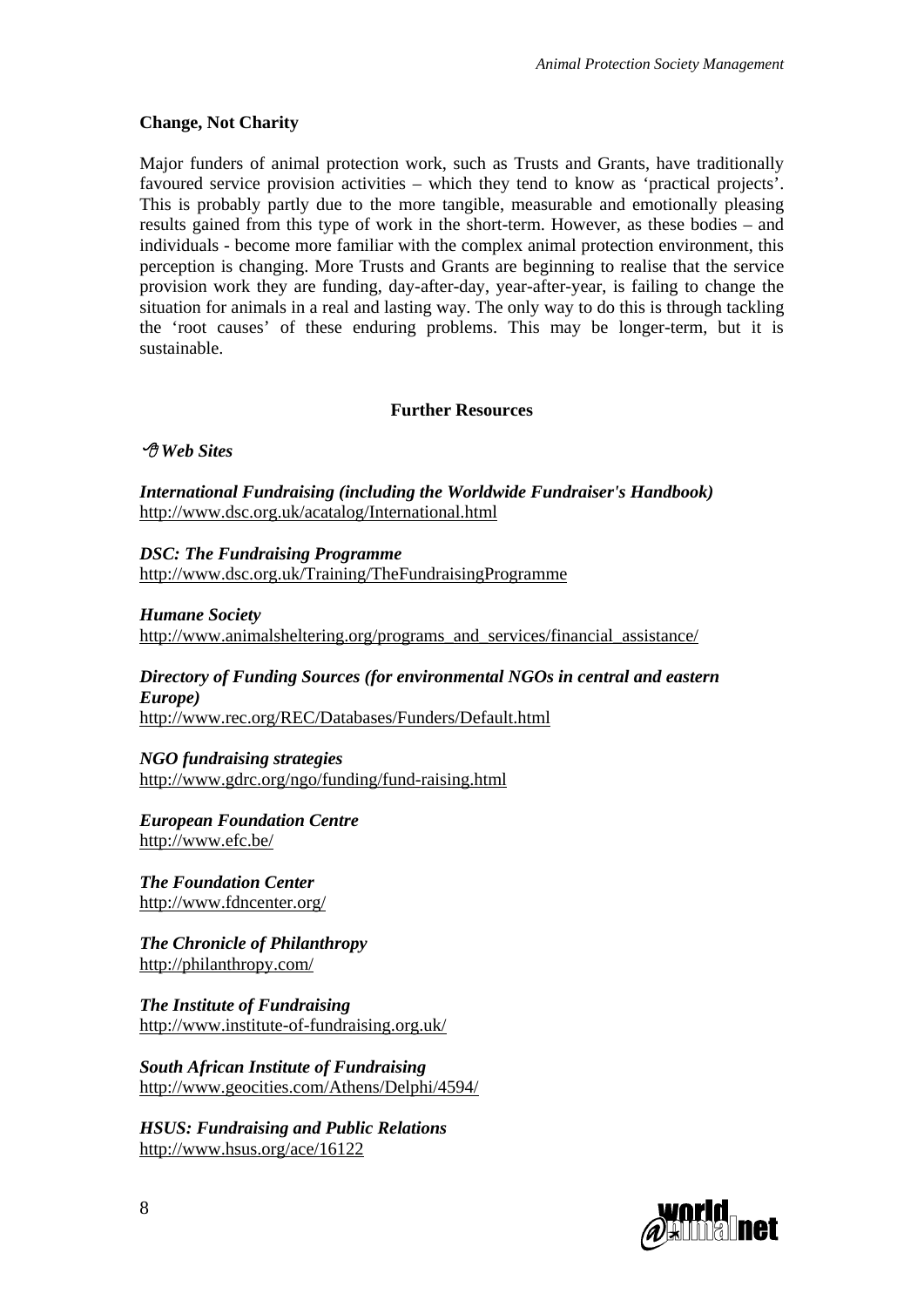### *Books*

## *Fundraising on the Internet: the Ephilanthropy Foundation Organizations Guide to*

*Success Online*  By: [M. Warwick](http://www.amazon.co.uk/exec/obidos/search-handle-url/index=books-uk&field-author=Warwick%2C%20M./026-7154601-8886810)  Publisher: Jossey Bass Wiley ISBN: 0787960454

### *Fundraising for Dummies*

By: [John Mutz](http://www.amazon.co.uk/exec/obidos/search-handle-url/index=books-uk&field-author=Mutz%2C%20John/026-7154601-8886810) Publisher: John Wiley & Sons Inc ISBN: 0764552201

### *Tried and Tested Ideas: For Local Fundraising Events*

By: [Sarah Passingham](http://www.amazon.co.uk/exec/obidos/search-handle-url/index=books-uk&field-author=Passingham%2C%20Sarah/026-7154601-8886810)  Publisher: Directory of Social Change ISBN: 1903991374

## *Effective Fundraising: An Informal Guide*

By: [Luke FitzHerbert](http://www.amazon.co.uk/exec/obidos/search-handle-url/index=books-uk&field-author=FitzHerbert%2C%20Luke/026-7154601-8886810)  Publisher: Directory of Social Change ISBN: 1903991404

#### *The Complete Fundraising Handbook*

By: [Sam Clarke,](http://www.amazon.co.uk/exec/obidos/search-handle-url/index=books-uk&field-author=Clarke%2C%20Sam/026-7154601-8886810) [Nina Botting](http://www.amazon.co.uk/exec/obidos/search-handle-url/index=books-uk&field-author=Botting%2C%20Nina/026-7154601-8886810) (Editor), [Michael Norton](http://www.amazon.co.uk/exec/obidos/search-handle-url/index=books-uk&field-author=Norton%2C%20Michael/026-7154601-8886810) (Editor) Publisher: Directory of Social Change ISBN: 1900360845

# *Event Planning: The Ultimate Guide to Successful Meetings, Corporate Events,*

*Fundraising Galas, Conferences, Conventions* 

By: [Judy Allen](http://www.amazon.co.uk/exec/obidos/search-handle-url/index=books-uk&field-author=Allen%2C%20Judy/026-7154601-8886810)  Publisher: John Wiley and Sons ISBN: 0471644129

# *Relationship Fundraising: A Donor-based Approach to the Business of Raising Money*

By: [Ken Burnett](http://www.amazon.co.uk/exec/obidos/search-handle-url/index=books-uk&field-author=Burnett%2C%20Ken/026-7154601-8886810)  Publisher: Jossey Bass Wiley ISBN: 0787960896

#### *CPR for Nonprofits: Creative Strategies for Successful Fundraising, Marketing Communications and Management*

By: [Alvin Reiss](http://www.amazon.co.uk/exec/obidos/search-handle-url/index=books-uk&field-author=Reiss%2C%20Alvin/026-7154601-8886810)  Publisher: Jossey Bass Wiley ISBN: 0787952419

*Ten Steps to Fundraising Success: Choosing the Right Strategy for Your Organization*  By; [Mal Warwick](http://www.amazon.co.uk/exec/obidos/search-handle-url/index=books-uk&field-author=Warwick%2C%20Mal/026-7154601-8886810), [Stephen Hitchcock](http://www.amazon.co.uk/exec/obidos/search-handle-url/index=books-uk&field-author=Hitchcock%2C%20Stephen/026-7154601-8886810)  Publisher: Jossey Bass Wiley ISBN: 0787956740